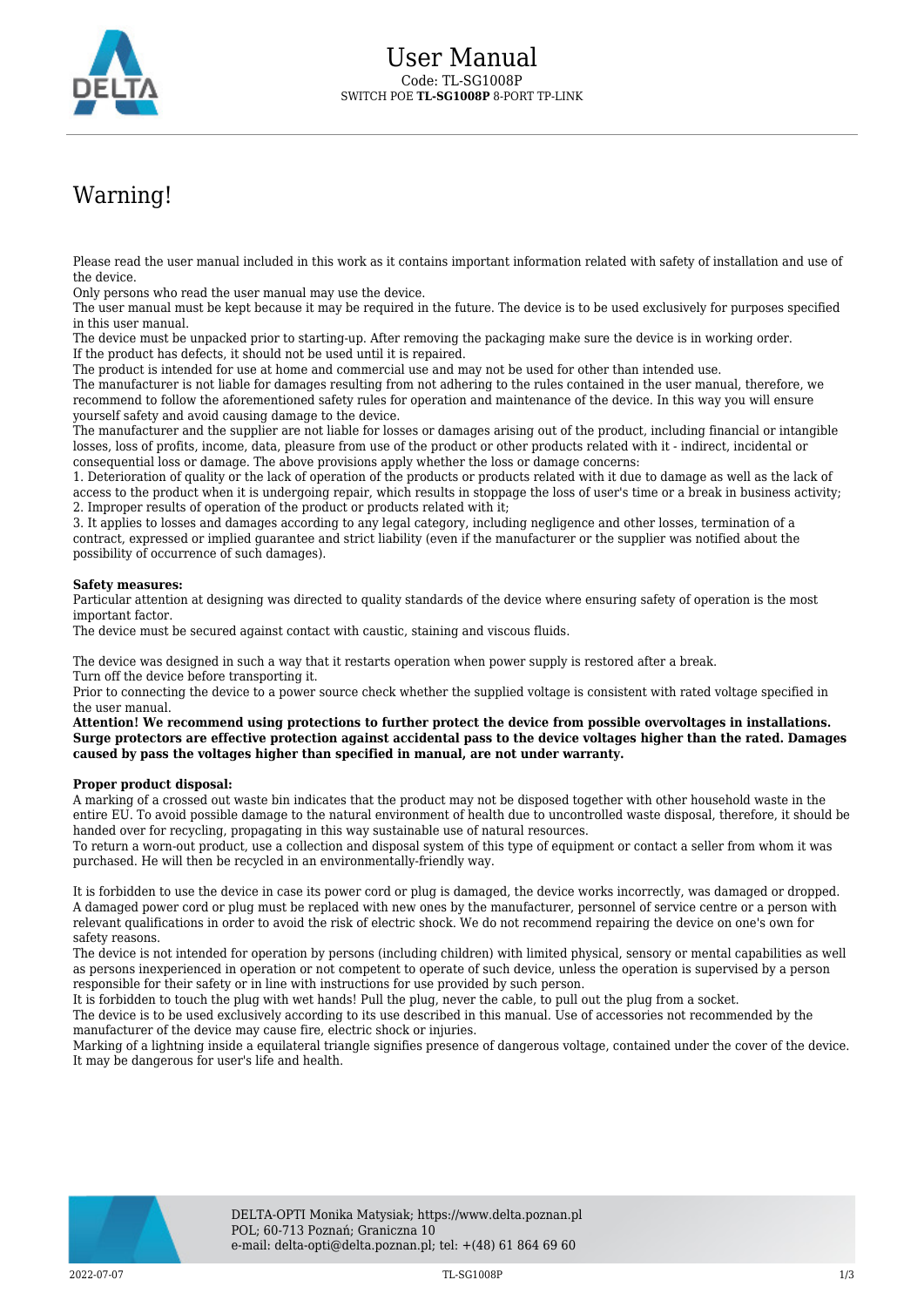

Due to reliability and ensuring high quality of transmission, the TL-SG1008P 10/100/1000M 8-port PoE desktop type switch is perfect solution for expanding home or office network. Four ports support Power over Ethernet (PoE) function. PoE powering possibility, compatible with the 802.3af standard makes the device more universal and easier to install.



| LAN ports:                    | 8x RJ45 (4 PoE)                                                                                                          |
|-------------------------------|--------------------------------------------------------------------------------------------------------------------------|
| Management via WWW / console: |                                                                                                                          |
| LED diodes:                   | Power, Link/Act, 1000 Mbps, PoE, max. PoE                                                                                |
| Transmission speed:           | • Ethernet - 10 Mbps Full Duplex<br>• Fast Ethernet - 100 Mbps Full Duplex<br>• Gigabit Ethernet - 1000 Mbps Full Duplex |
| Maximal output power:         | 15.4 W / port PoE                                                                                                        |
| Maximal total power:          | 53 W                                                                                                                     |
| MAC addresses table:          | 8k                                                                                                                       |
| Certificates:                 | FCC Class B, CE                                                                                                          |
| Power supply:                 | • 48 V DC / 1250 mA (power adapter included)                                                                             |
| Weight:                       | $0.52$ kg                                                                                                                |
| Dimensions:                   | 172 x 99 x 28 mm                                                                                                         |
| Manufacturer / Brand:         | <b>TP-LINK</b>                                                                                                           |
| Guarantee:                    | 3 years                                                                                                                  |

Front view:



Rear view:



In the kit:



2022-07-07 TL-SG1008P 2/3